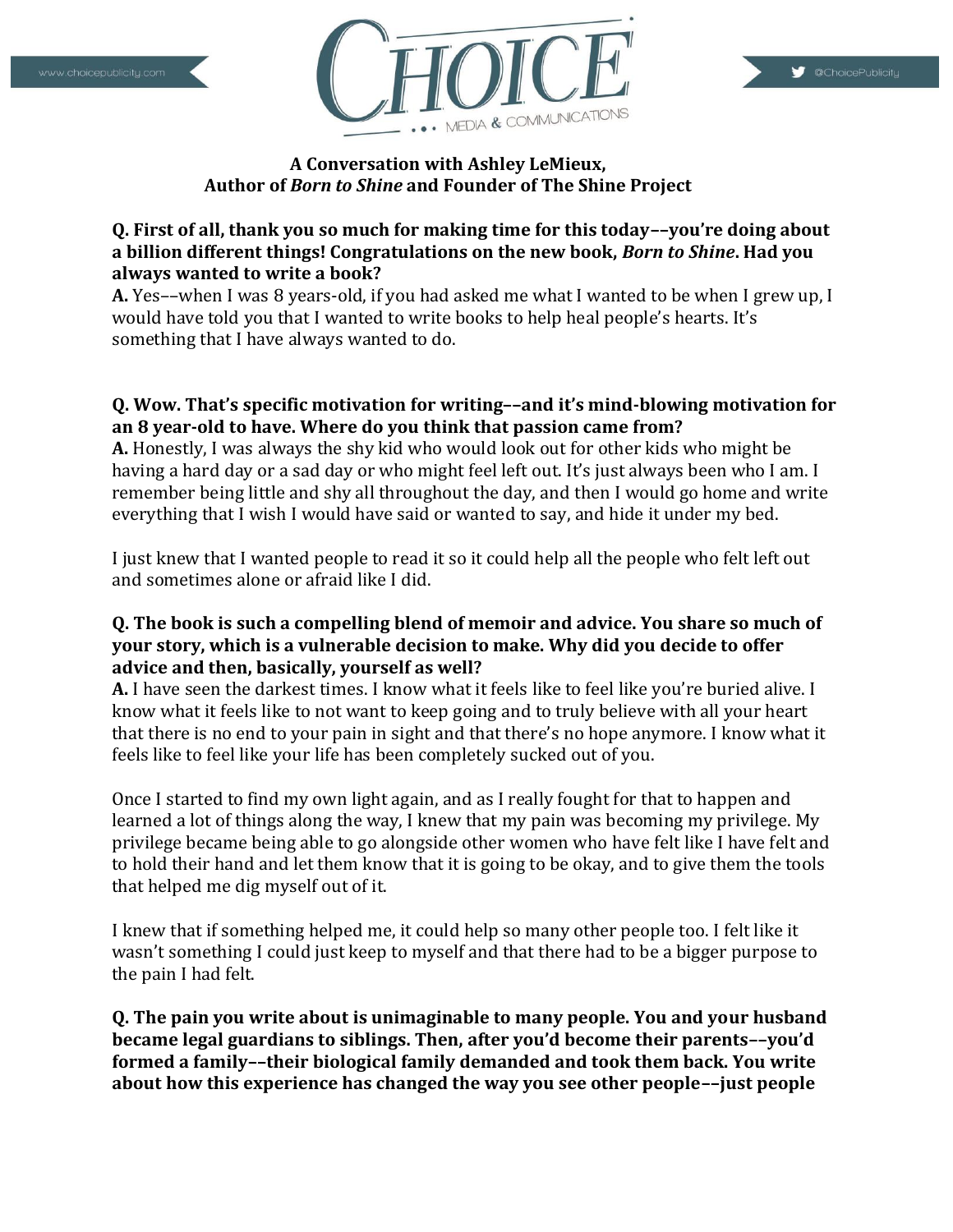#### **walking around on the street. It's one of the most surprising and beautiful parts of**  *Born to Shine***. Can you talk about that a bit?**

**A.** On the one-year anniversary of when we had lost our kids, my mom called me and said, "You know, there are so many people hurting in this world, and before this, we didn't know."

When you enter what I call the Club of Life, which I talk about in the book, you start realizing that if you have things that other people can't see that are hurting you, then that must mean that everyone else around you has them too. We enter the Club of Life in different ways: loss or sickness or just having dreams shattered.

It made me see people differently because I started understanding and recognizing that maybe if someone was acting a certain way, it had nothing to do with me and everything to do with the pain or the hurt they were carrying.

When I have acquaintances, friends, or neighbors go through something hard, I now know how to show up for them in a way that I never would have known had I not gone through my own pain. I've just been able to relate and see people differently. I call it having new lenses. These new lenses allow me to experience life and relationships and strangers in a way that I couldn't have during my life, pre-pain.

#### **Q. In the book, you include beautiful letters that you wrote to your kids because you didn't have the chance to say goodbye to them in person. Why did you decide to share those letters with us?**

**A.** I put in those letters, honestly, because I hope one day my kids will read the book, and I hope that if they lost the letters or the letters aren't in their possession anymore, that they can read the letters again. It's the best way that I could come up with to put the letters in a place that would be the most easily accessible to them.

I've written them a lot of letters since then. Those are letters I keep to myself and hope to be able to share with them at a later time.

I also felt like the letters I included could help the reader, too. But, the main intention behind it was just hoping that my kids read the book or somehow stumble upon it someday, maybe even decades from now, and then remember how loved they were by us.

# **Q. The book will help everyone who reads it, no matter what kind of pain they've experienced. But because you shared such a specific trauma, did it also lead you to find and hear from others who have experienced something similar?**

**A.** Yes. I started getting so many messages and emails and DMs from people who have gone through the same thing––losing kids in this way.

The juvenile foster care system in our country is America's worst-kept secret. Until you're in it, you don't know the pain that lives inside of it. But once you're in it, you realize there are thousands and thousands and thousands of children and families affected by it.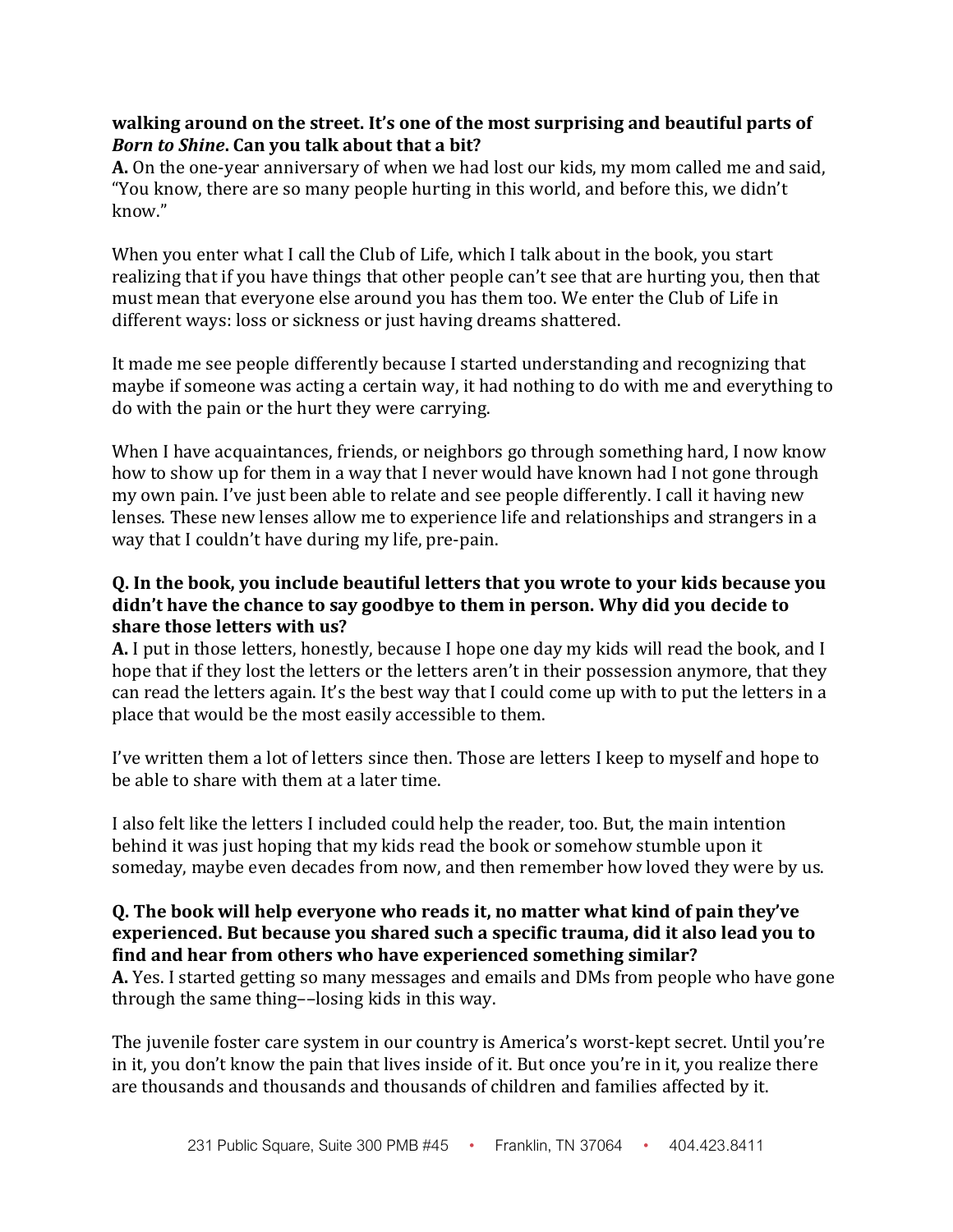Once you share part of your story, others want to share theirs because then they feel less alone. Because the experience can be so isolating. Walking through our loss and going through what we did with our kids, specifically, the system, was one of the loneliest battles that we've ever fought. It was something that had to be really private, and the injustice was so painful.

Unfortunately, like I said, there are tens of thousands of other people who have gone through similar things. It's been amazing to have a lot of those people come forward, share their stories, and feel less alone.

### **Q. Let's talk a little bit about where it all started for you: Where did the idea for [The](https://theshineproject.com/) Shine [Project](https://theshineproject.com/) come from?**

**A.** When I was in college, I had one semester left in school, and I was newly married, living in a cockroach-infested condo, which I write about in the book. As graduation approached, all I knew was that I wanted to do something in my life that filled me up and also filled other people up. I'd always wanted to be a writer, and I was trying to figure out how to make writing my career *and* how to make helping people my career.

I had written all my goals and fears out. I knew that if I was experiencing those feelings of absolute fear just trying to reach my goals but still wanting to press through to get to the other side, there were other women who felt the same way, and who needed resources and encouragement to do push through, too.

So back in the days of blogger.com, I started a blog. I called it The Shine Project, and I started writing for women to encourage them as they pursued the things they wanted to do in their lives. That's how everything started.

#### **Q. From your kids to the Shine Project, you have such a heart for young people. Can you tell us about how The Shine Project has helped more kids get to college? A.** The Shine Project started out as a platform for women, and that's really still our focus: helping women have the tools that will help them shine in their lives.

When The Shine Project platform was first growing, I also took an internship at an innercity high school in Phoenix. I met a lot of students who wanted to go to college, but they didn't have the means and resources to get there.

So, I had an idea: I decided I would employ these young people. They started making jewelry that the women reading my blog would want to wear. We sold it through the site, so the kids had jobs and raised money to get to college. That's how the product side of The Shine Project began.

I don't think it's necessarily just youth that I have a heart for, but it's a heart for all people and helping them reach their potential. I believe that everybody should be able to reach their potential in this life. If they have the tools and the cheerleaders and the confidence they need in order to make that happen, so many people could do so many amazing things in their lives.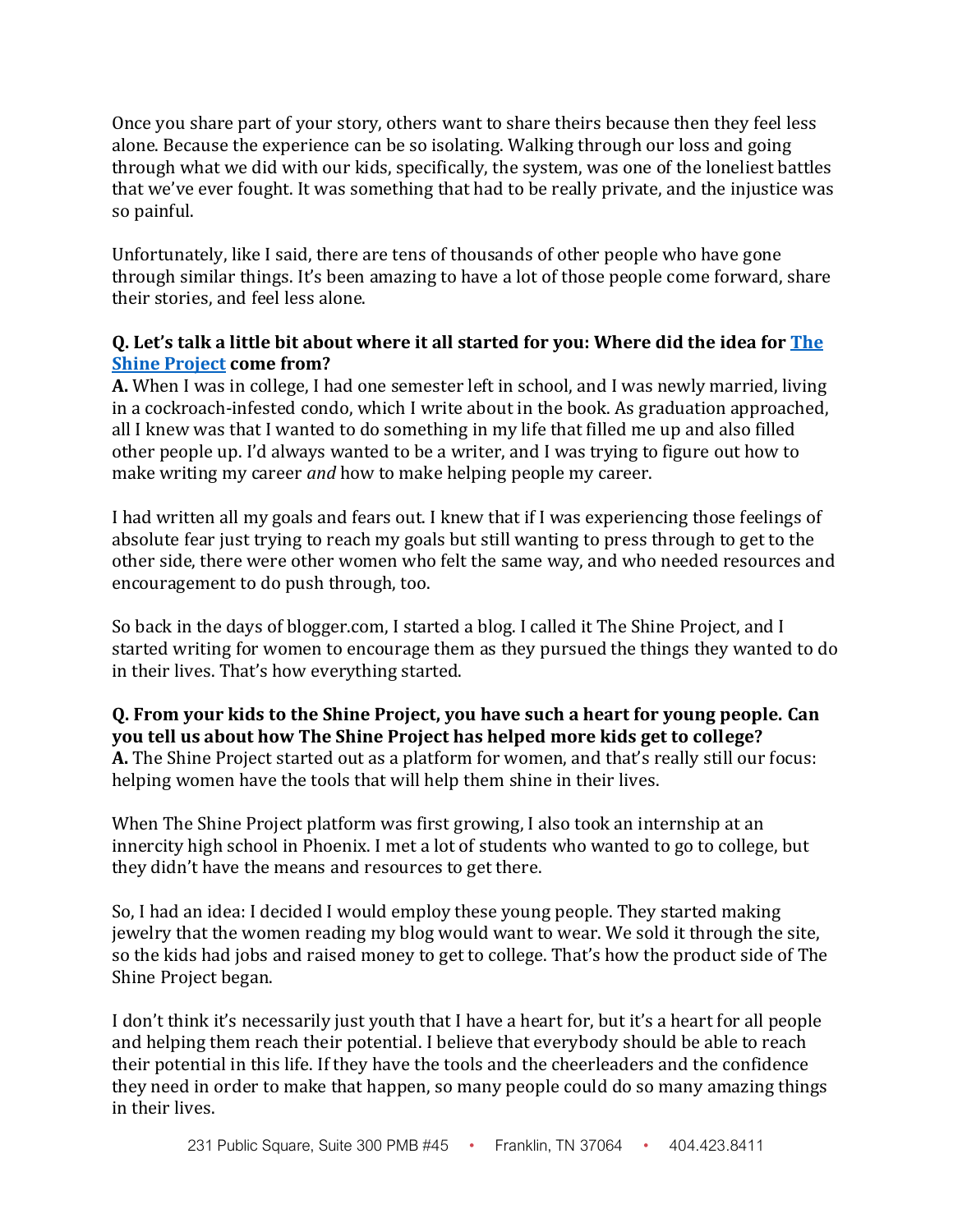I feel like I need to share the resources and knowledge I have so that I can keep learning and so that other people can learn, too. We can all learn and grow together.

#### **Q. You just put that so matter-of-factly: "I'll have these high school kids make jewelry and then we'll sell that jewelry to my blog audience." But that entrepreneurial savvy is not something most writers have––have you always had it?**

**A**. Yes, I've always been entrepreneurial-minded. I love finding solutions to problems. I love being able to strategically figure out what simple steps are needed to solve a problem. When I can do that, I get really excited. A part of being an entrepreneur that I love is that I get to use whatever resources, creativity, and ideas I have to bring something that doesn't exist to life.

There should be no reason for youth to not have a way to get into college. Seeing the problem compelled me to figure out some type of solution––at least for the students I knew. Once I saw what they were going through, I felt like I'd be responsible forever if I didn't step up and do something. If I would have just turned away and pretended like it wasn't happening or thought they needed to figure it out on their own, I feel like I would be held accountable for that. I needed to try to come up with a way to get them to college.

### **Q. Your entrepreneurial side also led you to launch your eponymous own [clothing](https://ashleylemieux.com/) [line.](https://ashleylemieux.com/) Tell us about that.**

**A.** During our court battle for our kids, my husband and I spent well over six figures in a little less than two years on just attorney fees, not including everything else. We were being drug through the mud. I didn't have a lot of choices in my life. We were watched by the state––there were so many rules around what we could do. I felt like I didn't have control over anything.

It might sound trivial and simple, but one of the only things that I could control was what I was wearing every day. I'd have to get ready in the morning to see a judge in court and fight for our kids. Then, I'd have to go to the office to run The Shine Project, which had 20-30 employees at the time. Then I'd go be a mom and get my kids from school.

I was so overwhelmed and exhausted. I would stand in my closet in the morning and think, "What does a person wear on a day like today?"

I didn't know. So I decided I was going to create Ashley [LeMieux,](https://ashleylemieux.com/) clothing for women who *do*––women like me who don't just fit into one category and *who do so much*. That's all of us, right?

I wanted to create a clothing line that also made women feel like we're part of a bigger community that supports and understands one another. So, we built an easy-to-shop online clothing destination for women who are busy and just need affordable, functional clothing that makes them feel good while they're serving all those roles.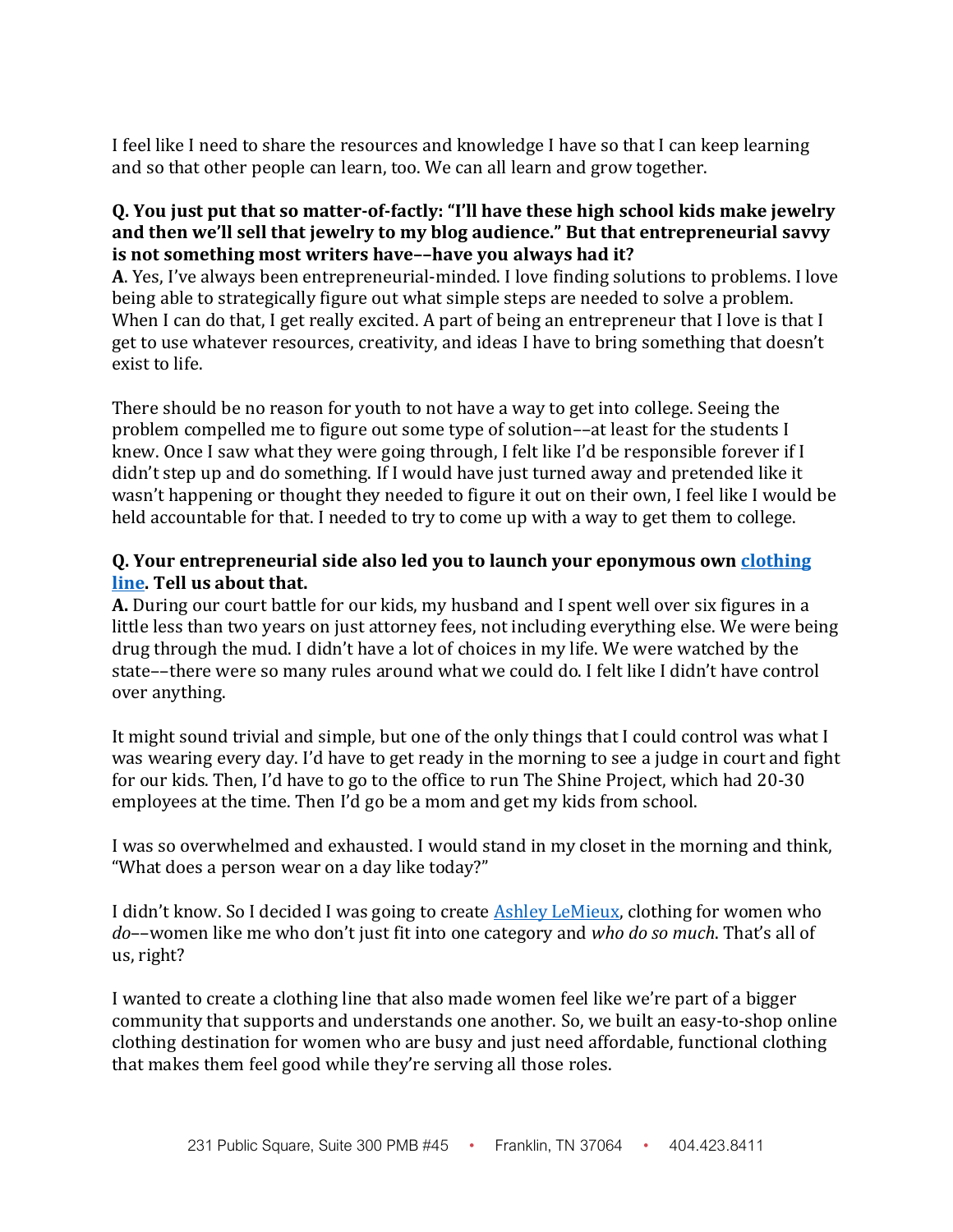It was a stressful time in my life––probably not when a lot of people would think to start a company. [laughs] But it really became a creative outlet for me and helped reach so many women. We receive notes from women saying things like, "I haven't worn a dress in the 10 years since I had my baby because I have not loved my body. But I can't believe how beautiful I feel in this dress."

That's why we do it. It all comes back to building community.

# **Q. You just wrapped up the first Born to Shine Tour. What was that experience like?**

**A.** Yes, we went to five different cities to bring different women together––to put them in the same room––and help them uncover their own power and realize they weren't alone. We also gave everyone a copy of my book.

And the whole thing was phenomenal. The tour completely blew my mind. So many of us feel alone and like we're the only ones feeling that way. On the tour, I would ask everybody to stand up if they had felt any amount of pain, frustration, fear, or loneliness in the past three years. And every single person in every city stood up.

At the end of the night, I'd ask the same question again––ask them all to stand up. But then, I'd ask them to hold hands with the stranger––the sister––that they didn't know sitting next to them. Then I asked everyone to raise their hands if they still felt alone. Out of 1,500 women total in all the cities, only one person raised her hand indicating she still felt alone.

That was the goal of the event: to help women see one another and to uncover their own power. No matter what we've all been through, there is still so much light inside of us that can be used for good and to bring joy into our own lives and the lives of others. Those five nights created this powerful tribe of women who are now ready to go back out into their world and shine again.

# **Q. What is the most important thing you hope women who read** *Born to Shine* **walk away understanding?**

**A.** I want women to walk away not being afraid of the dark anymore. I want them to walk away with the knowledge and the hope that even though their lives might not be exactly how they thought they'd end up, they're still beautiful. Their light is a power that lives inside of them that can't be taken away. No matter what, it's still there.

# **About Ashley LeMieux**

**Ashley LeMieux** has made a career out of helping others re-ignite the light within them. As founder and CEO of [The Shine Project,](https://theshineproject.com/) she launched both a movement and a company that empowers women in myriad ways, including teaching first-generation college students how to produce handmade products that they can then sell as employees of The Shine Project. The earned funds then support the participants' educational journeys and help shape the trajectory of their lives, creating a profound ripple effect. A gifted speaker and writer based in Nashville, Tennessee, LeMieux also inspires hundreds of thousands of women through in-person talks, The Shine Project's growing online community, and more.